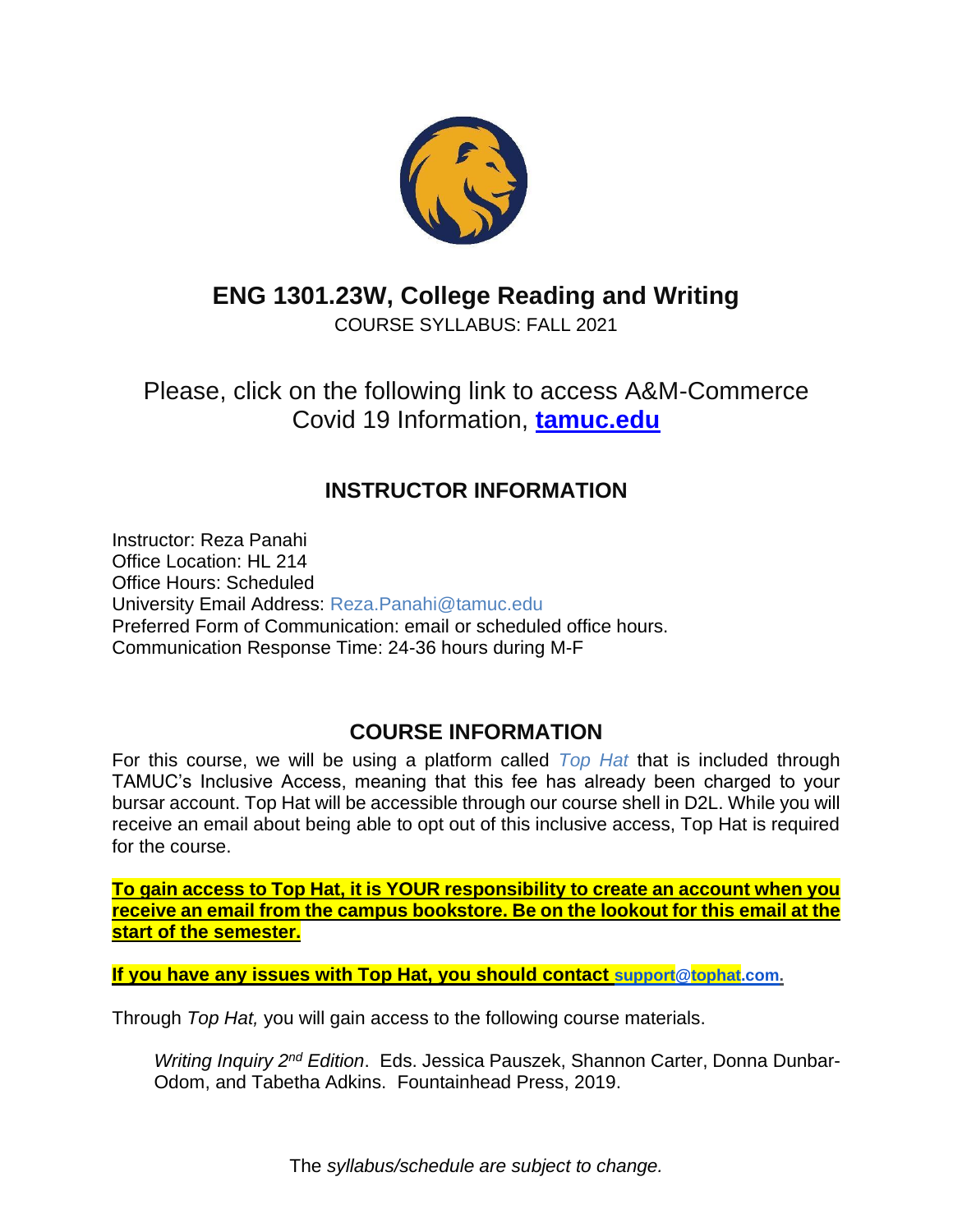*Dreams and Nightmares / Sueños y pesadilla*. Liliana Velásquez. Edited and Translated by Mark Lyons. Parlor Press. 2017.

*Pro(se)letariets.* Eds. Audrey Burns, Alicia Landsberg, Evan Smith, and Jesse Uruchima. New City Community Press. 2011.

### **Course Description**

English 1301 Introduces students to writing as an extended, complex, recursive process and prepares students for English 1302, which more rigorously examines the forms and structures of argument and means to approach multiple audiences. In 1301 students will write weekly, and will work on essay organization and development. The course will emphasize close reading, summarizing, and analysis of expository texts, including student writing.

## **Student Learning Outcomes**

- 1. Students will be able to analyze, evaluate, or solve problems when given a set of circumstances, data, texts, or art.
- 2. In written, oral, and/or visual communication, A&M-Commerce students will communicate in a manner appropriate to audience and occasion, with an evident message and organizational structure.
- 3. Students will be able to work together toward a shared purpose relevant to the course or discipline with a sense of shared responsibility for meeting that purpose.
- 4. Students will understand and practice academic honesty.

## **COURSE REQUIREMENTS**

### **Minimal Technical Skills Needed**

You will need:

- Flash drive or other means (dropbox.com account, for example) of storing digital versions of the essays and other written material you generate (always, always keep a backup of everything you turn in!)
- A valid, working email address that you check often (everyday). I will email the class through D2L, so be sure that that email is the one you check.
- Regular internet access
- Access to a computer with a word processing program and a printer (assignments must be typed uploaded through D2L in a doc or docx file)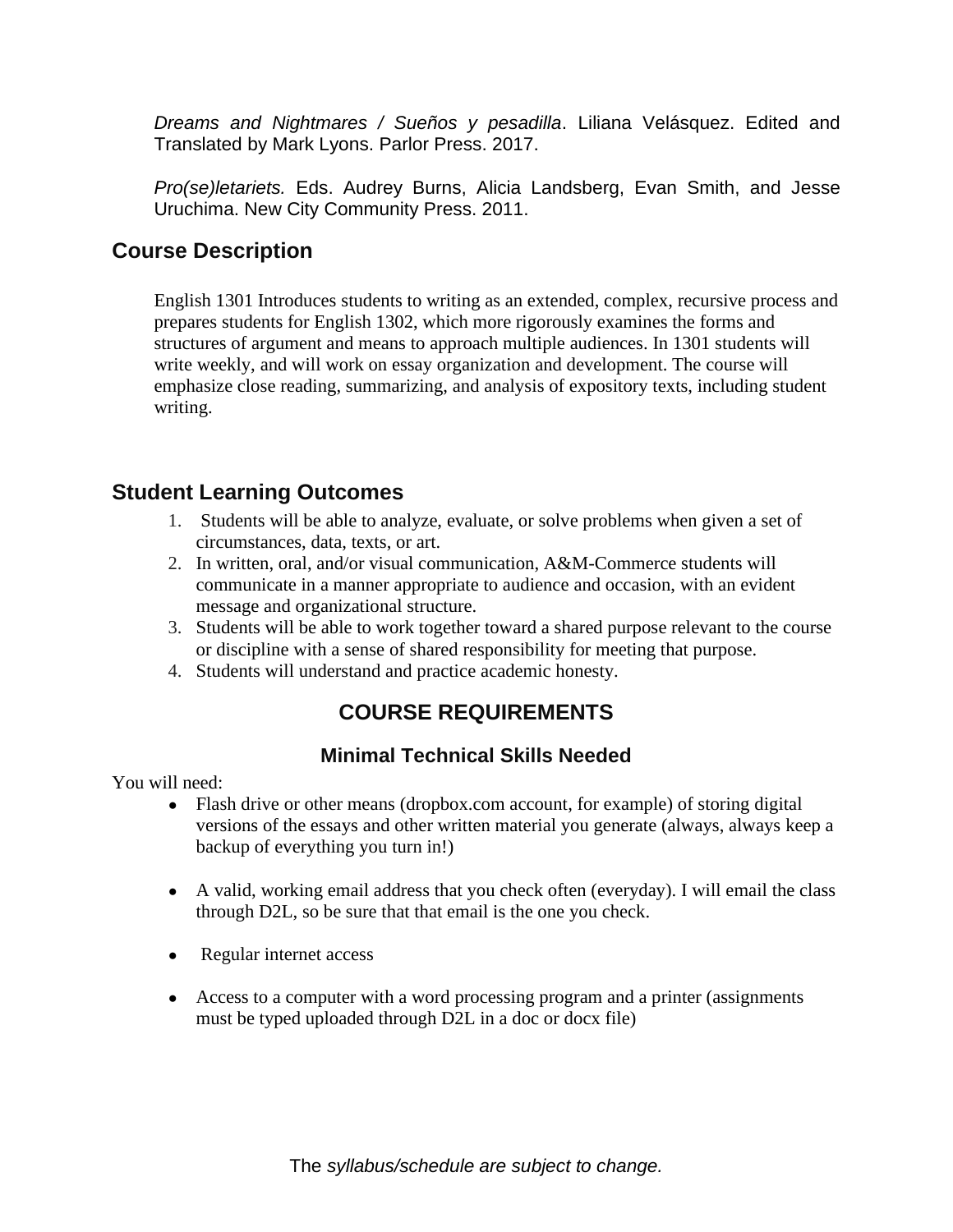### **Instructional Methods**

This is a "B" Blended section, meaning we will have some f2f class time and some online course time. Because of the pandemic, we are only allowed to have so many students in the course at once. You will be given a group and I will designate which days your group can come to class f2f. When your group is NOT f2f, you are expected to do the work via Top Hat and D2L.

### **Student Responsibilities or Tips for Success in the Course**

It is expected that you will participate in Top Hat every week, usually on multiple occasions. Students in "B" blended courses are expected to be in class OR complete their work remotely in the allotted time frame. Students in "W" classes will be entirely online but are still expected to watch class recordings if they cannot virtually attend any synchronous lectures/discussions/workshops. All students should check their email daily and log into D2L at a minimum 2-3 times a week. To succeed in this course, you should also complete all the required reading and activities in Top Hat.

### **GRADING**

Final grades in this course will be based on the following scale:

 $A = 90\% - 100\%$  $B = 80\% - 89\%$  $C = 70\% - 79\%$  $D = 60\% - 69\%$  $F = 59\%$  or Below

#### **Assessments**

| <b>Assignment Name</b>                                      | <b>Percentage of Grade</b> |
|-------------------------------------------------------------|----------------------------|
| Writing Assignment #1: Narrating Literacy                   | 20%                        |
| Writing Assignment #2: Expanding Literacy                   | 15%                        |
| Writing Assignment #3: Group Presentation and<br>Reflection | 15%                        |
| Writing Assignment #4: Tensions in Literacy                 | 10%                        |
| Writing Assignment #5: Final Reflective Project             | 15%                        |
| Top Hat                                                     | 10%                        |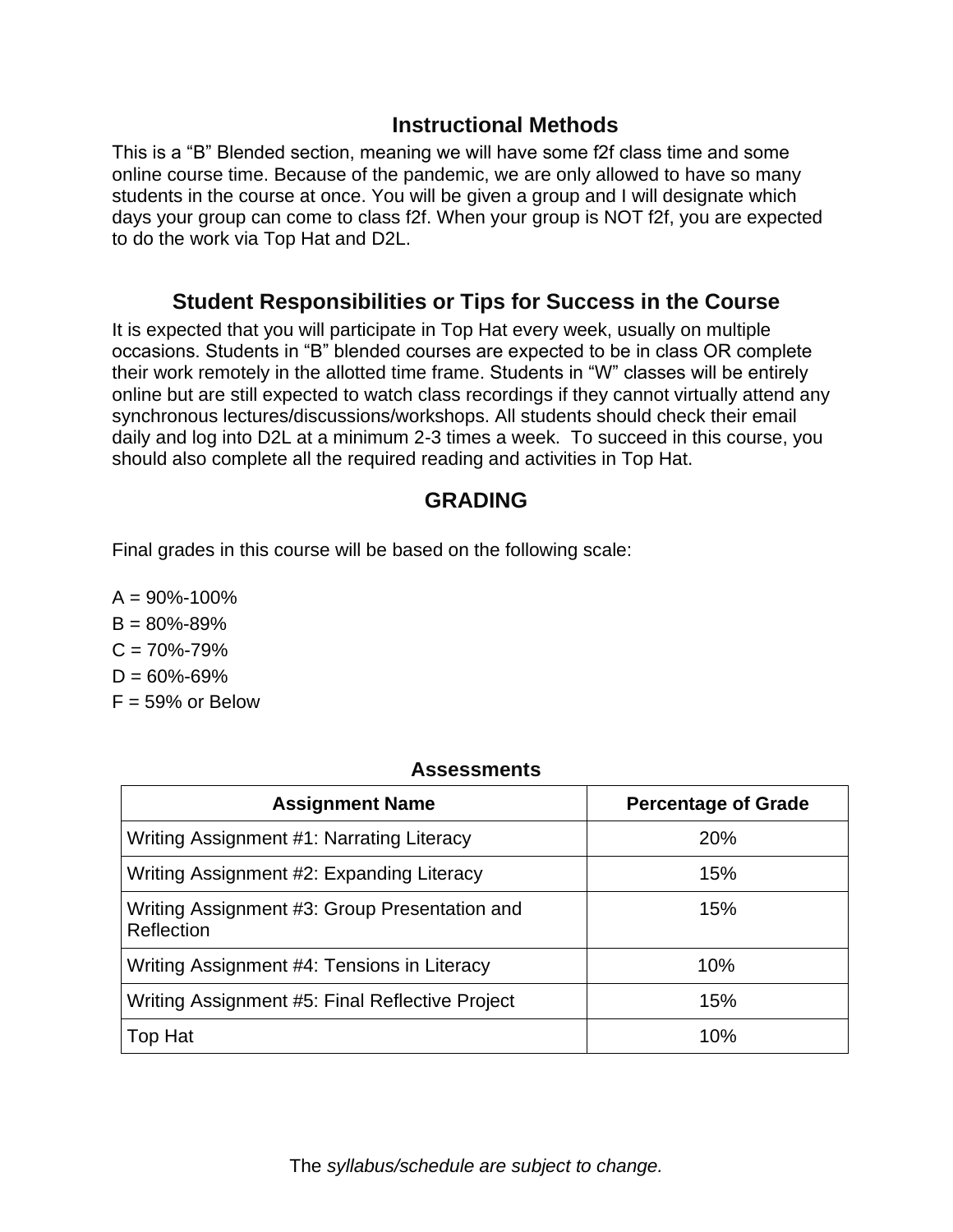In-class writing/ Discussion Board Posts and Responses to Classmates/ Reading Responses/Homework

15%

## **TECHNOLOGY REQUIREMENTS**

#### **LMS**

All course sections offered by Texas A&M University-Commerce have a corresponding course shell in the myLeo Online Learning Management System (LMS). Below are technical requirements

LMS Requirements: <https://community.brightspace.com/s/article/Brightspace-Platform-Requirements>

LMS Browser Support: [https://documentation.brightspace.com/EN/brightspace/requirements/all/browser\\_suppo](https://documentation.brightspace.com/EN/brightspace/requirements/all/browser_support.htm) [rt.htm](https://documentation.brightspace.com/EN/brightspace/requirements/all/browser_support.htm)

YouSeeU Virtual Classroom Requirements: [https://support.youseeu.com/hc/en-us/articles/115007031107-Basic-System-](https://support.youseeu.com/hc/en-us/articles/115007031107-Basic-System-Requirements)**[Requirements](https://support.youseeu.com/hc/en-us/articles/115007031107-Basic-System-Requirements)** 

## **ACCESS AND NAVIGATION**

You will need your campus-wide ID (CWID) and password to log into the course. If you do not know your CWID or have forgotten your password, contact the Center for IT Excellence (CITE) at 903.468.6000 or [helpdesk@tamuc.edu](mailto:helpdesk@tamuc.edu)**.**

**Note:** Personal computer and internet connection problems do not excuse the requirement to complete all course work in a timely and satisfactory manner. Each student needs to have a backup method to deal with these inevitable problems. These methods might include the availability of a backup PC at home or work, the temporary use of a computer at a friend's home, the local library, office service companies, Starbucks, a TAMUC campus open computer lab, etc.

## **COMMUNICATION AND SUPPORT**

If you have any questions or are having difficulties with the course material, please contact your Instructor. My communication preference is email.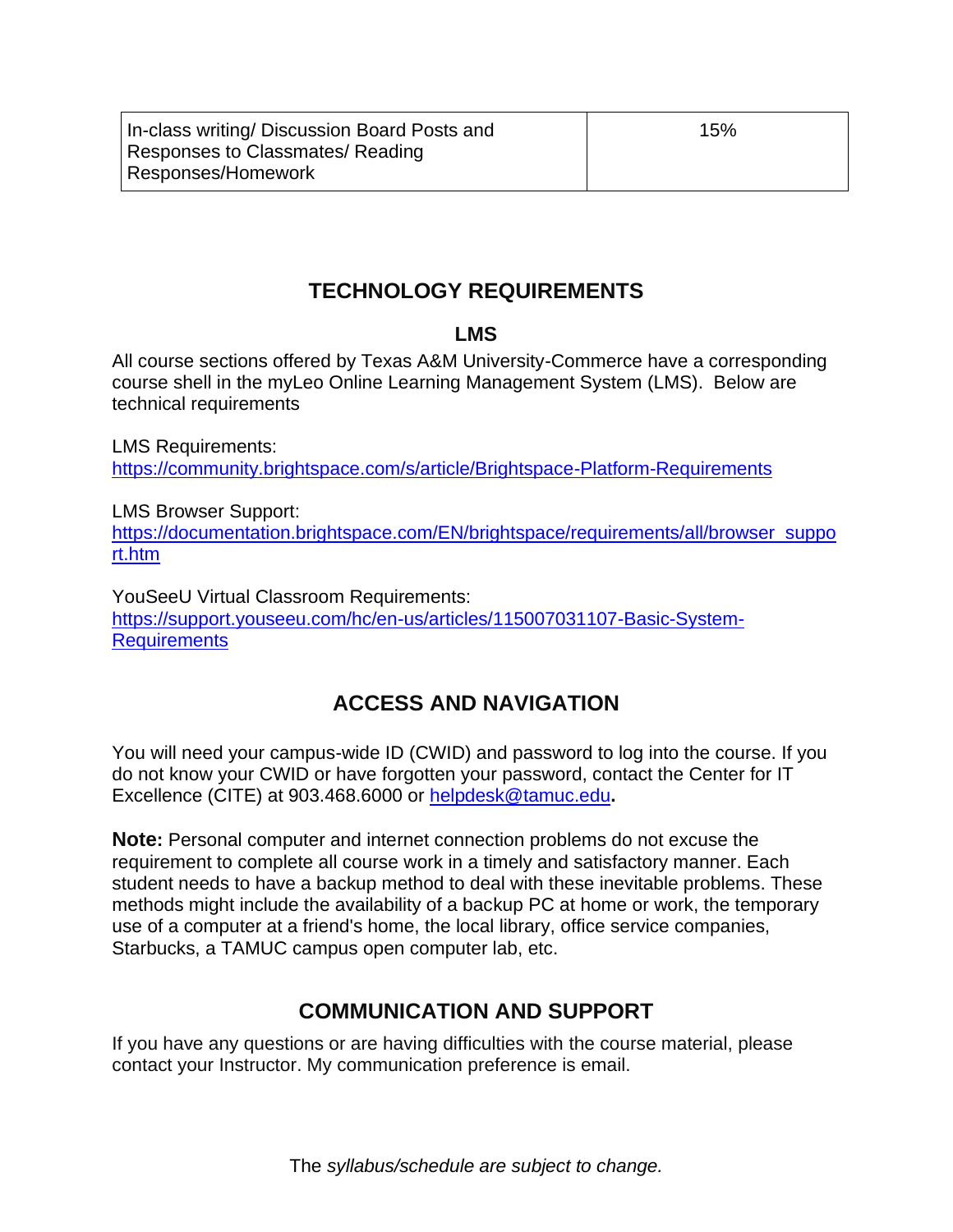### **Technical Support**

If you are having technical difficulty with any part of Brightspace, please contact Brightspace Technical Support at 1-877-325-7778. Other support options can be found here:

<https://community.brightspace.com/support/s/contactsupport>

#### **Interaction with Instructor Statement**

I will respond to your emails within 48 hours on weekdays. If you do not hear from me in that time frame (and 72 hours on weekends), please contact again. Remember, email glitches sometimes. So, always email again if you do not hear a response.

## **COURSE AND UNIVERSITY PROCEDURES/POLICIES**

#### **Course Specific Procedures/Policies**

Participation will be counted partly through your use of Top Hat (10%) and partly through the work you do in class discussions (online or f2f), in drafting your writing assignments, in group work, etc. When you answer the Before and After Reading questions in Top Hat, you will gain participation points. If you miss a deadline, you must contact your instructor to ask for extra time to work in Top Hat. It is your responsibility to ask for this extra time. Consistent lateness may cause a deduction of participation points.

### **Syllabus Change Policy**

The syllabus is a guide. Circumstances and events, such as student progress, may make it necessary for the instructor to modify the syllabus during the semester. Any changes made to the syllabus will be announced in advance.

## **University Specific Procedures**

#### **Student Conduct**

All students enrolled at the University shall follow the tenets of common decency and acceptable behavior conducive to a positive learning environment. The Code of Student Conduct is described in detail in the [Student Guidebook.](http://www.tamuc.edu/Admissions/oneStopShop/undergraduateAdmissions/studentGuidebook.aspx) [http://www.tamuc.edu/Admissions/oneStopShop/undergraduateAdmissions/studentGuidebook.as](http://www.tamuc.edu/Admissions/oneStopShop/undergraduateAdmissions/studentGuidebook.aspx) [px](http://www.tamuc.edu/Admissions/oneStopShop/undergraduateAdmissions/studentGuidebook.aspx)

Students should also consult the Rules of Netiquette for more information regarding how to interact with students in an online forum: <https://www.britannica.com/topic/netiquette>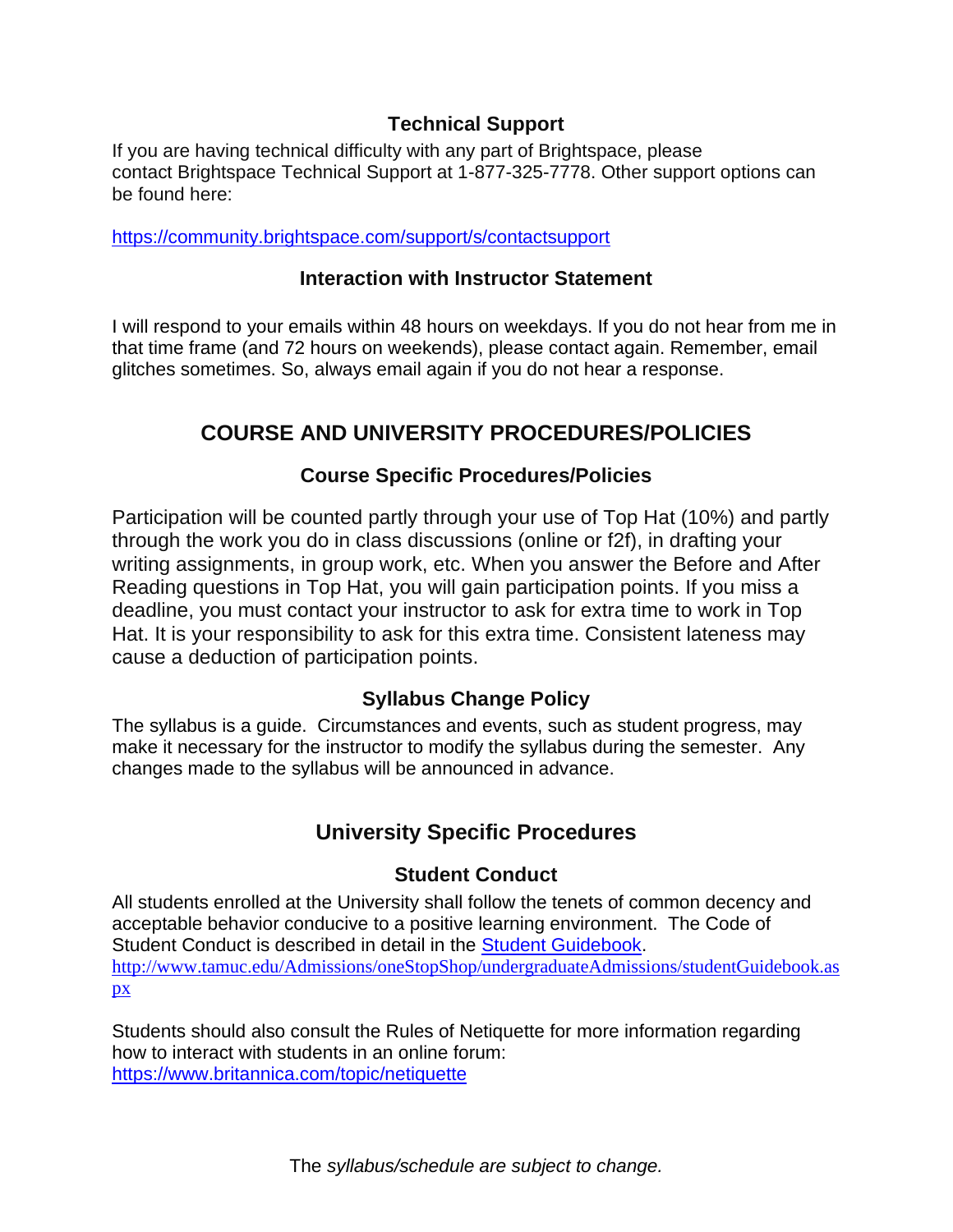### **TAMUC Attendance**

For more information about the attendance policy please visit the [Attendance](http://www.tamuc.edu/admissions/registrar/generalInformation/attendance.aspx) webpage and [Procedure 13.99.99.R0.01.](http://www.tamuc.edu/aboutUs/policiesProceduresStandardsStatements/rulesProcedures/13students/academic/13.99.99.R0.01.pdf)

<http://www.tamuc.edu/admissions/registrar/generalInformation/attendance.aspx>

[http://www.tamuc.edu/aboutUs/policiesProceduresStandardsStatements/rulesProcedur](http://www.tamuc.edu/aboutUs/policiesProceduresStandardsStatements/rulesProcedures/13students/academic/13.99.99.R0.01.pdf) [es/13students/academic/13.99.99.R0.01.pdf](http://www.tamuc.edu/aboutUs/policiesProceduresStandardsStatements/rulesProcedures/13students/academic/13.99.99.R0.01.pdf)

#### **Academic Integrity**

Students at Texas A&M University-Commerce are expected to maintain high standards of integrity and honesty in all of their scholastic work. For more details and the definition of academic dishonesty see the following procedures:

[Undergraduate Academic Dishonesty 13.99.99.R0.03](http://www.tamuc.edu/aboutUs/policiesProceduresStandardsStatements/rulesProcedures/13students/undergraduates/13.99.99.R0.03UndergraduateAcademicDishonesty.pdf)

[http://www.tamuc.edu/aboutUs/policiesProceduresStandardsStatements/rulesProcedur](http://www.tamuc.edu/aboutUs/policiesProceduresStandardsStatements/rulesProcedures/13students/undergraduates/13.99.99.R0.03UndergraduateAcademicDishonesty.pdf) [es/13students/undergraduates/13.99.99.R0.03UndergraduateAcademicDishonesty.pdf](http://www.tamuc.edu/aboutUs/policiesProceduresStandardsStatements/rulesProcedures/13students/undergraduates/13.99.99.R0.03UndergraduateAcademicDishonesty.pdf)

[Graduate Student Academic Dishonesty 13.99.99.R0.10](http://www.tamuc.edu/aboutUs/policiesProceduresStandardsStatements/rulesProcedures/13students/graduate/13.99.99.R0.10GraduateStudentAcademicDishonesty.pdf)

[http://www.tamuc.edu/aboutUs/policiesProceduresStandardsStatements/rulesProcedur](http://www.tamuc.edu/aboutUs/policiesProceduresStandardsStatements/rulesProcedures/13students/graduate/13.99.99.R0.10GraduateStudentAcademicDishonesty.pdf) [es/13students/graduate/13.99.99.R0.10GraduateStudentAcademicDishonesty.pdf](http://www.tamuc.edu/aboutUs/policiesProceduresStandardsStatements/rulesProcedures/13students/graduate/13.99.99.R0.10GraduateStudentAcademicDishonesty.pdf)

### **Students with Disabilities-- ADA Statement**

The Americans with Disabilities Act (ADA) is a federal anti-discrimination statute that provides comprehensive civil rights protection for persons with disabilities. Among other things, this legislation requires that all students with disabilities be guaranteed a learning environment that provides for reasonable accommodation of their disabilities. If you have a disability requiring an accommodation, please contact:

#### **Office of Student Disability Resources and Services**

Texas A&M University-Commerce Gee Library- Room 162 Phone (903) 886-5150 or (903) 886-5835 Fax (903) 468-8148 Email: [studentdisabilityservices@tamuc.edu](mailto:studentdisabilityservices@tamuc.edu) Website: [Office of Student Disability Resources and Services](http://www.tamuc.edu/campusLife/campusServices/studentDisabilityResourcesAndServices/) [http://www.tamuc.edu/campusLife/campusServices/studentDisabilityResourcesAndServ](http://www.tamuc.edu/campusLife/campusServices/studentDisabilityResourcesAndServices/) [ices/](http://www.tamuc.edu/campusLife/campusServices/studentDisabilityResourcesAndServices/)

#### **Nondiscrimination Notice**

Texas A&M University-Commerce will comply in the classroom, and in online courses, with all federal and state laws prohibiting discrimination and related retaliation on the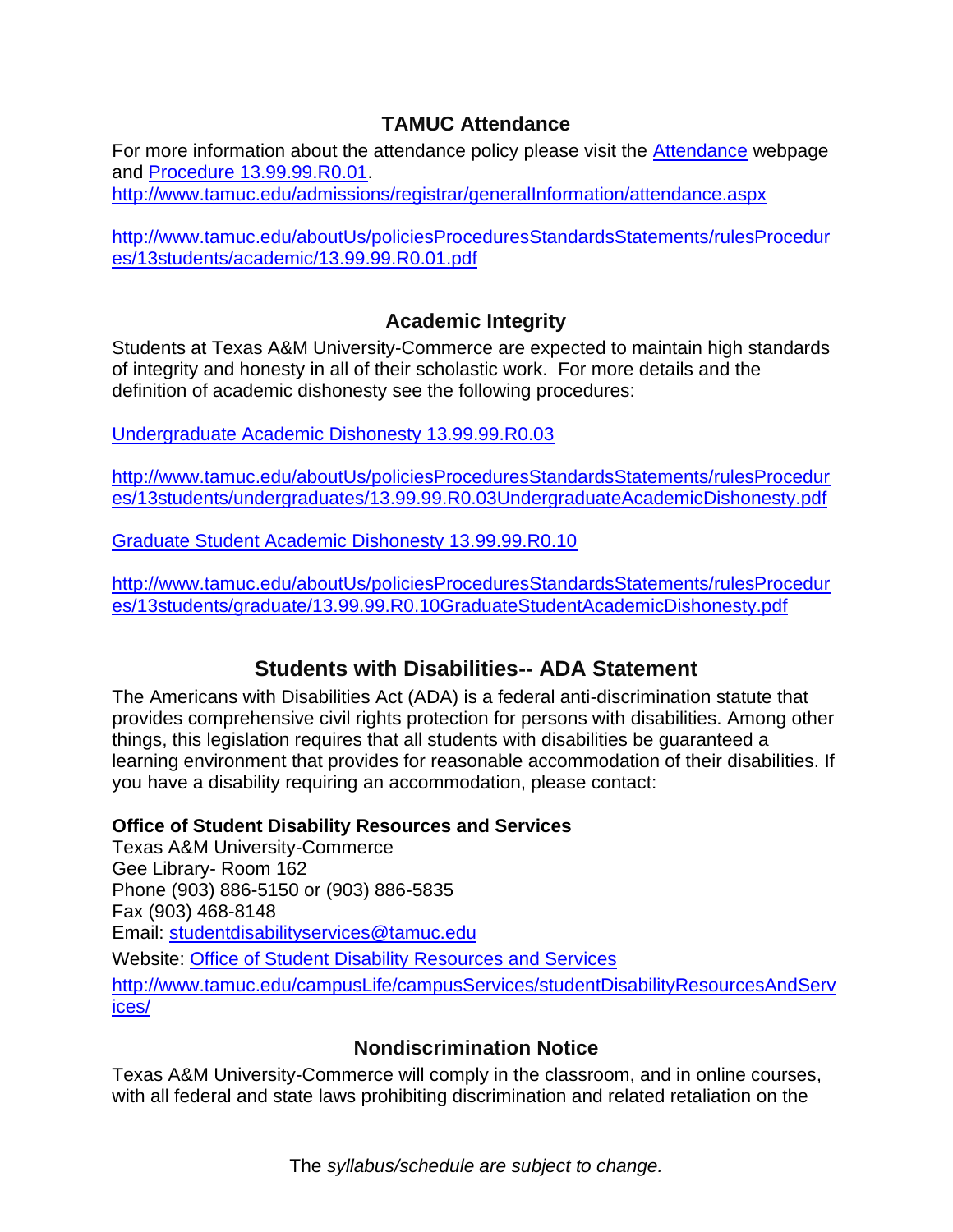basis of race, color, religion, sex, national origin, disability, age, genetic information or veteran status. Further, an environment free from discrimination on the basis of sexual orientation, gender identity, or gender expression will be maintained.

### **Campus Concealed Carry Statement**

Texas Senate Bill - 11 (Government Code 411.2031, et al.) authorizes the carrying of a concealed handgun in Texas A&M University-Commerce buildings only by persons who have been issued and are in possession of a Texas License to Carry a Handgun. Qualified law enforcement officers or those who are otherwise authorized to carry a concealed handgun in the State of Texas are also permitted to do so. Pursuant to Penal Code (PC) 46.035 and A&M-Commerce Rule 34.06.02.R1, license holders may not carry a concealed handgun in restricted locations.

For a list of locations, please refer to the [Carrying Concealed Handguns On Campus](http://www.tamuc.edu/aboutUs/policiesProceduresStandardsStatements/rulesProcedures/34SafetyOfEmployeesAndStudents/34.06.02.R1.pdf) document and/or consult your event organizer.

Web url: [http://www.tamuc.edu/aboutUs/policiesProceduresStandardsStatements/rulesProcedur](http://www.tamuc.edu/aboutUs/policiesProceduresStandardsStatements/rulesProcedures/34SafetyOfEmployeesAndStudents/34.06.02.R1.pdf) [es/34SafetyOfEmployeesAndStudents/34.06.02.R1.pdf](http://www.tamuc.edu/aboutUs/policiesProceduresStandardsStatements/rulesProcedures/34SafetyOfEmployeesAndStudents/34.06.02.R1.pdf)

Pursuant to PC 46.035, the open carrying of handguns is prohibited on all A&M-Commerce campuses. Report violations to the University Police Department at 903- 886-5868 or 9-1-1.

### **Pandemic Response Statements**

A&M-Commerce requires the use of face-coverings in all instructional and research classrooms/laboratories. Exceptions may be made by faculty where warranted. Faculty have management over their classrooms. Students not using face-coverings can be required to leave class. Repetitive refusal to comply can be reported to the Office of Students' Rights and Responsibilities as a violation of the student Code of Conduct.

Students should not attend class when ill or after exposure to anyone with a communicable illness. Communicate such instances directly with your instructor. Faculty will work to support the student getting access to missed content or completing missed assignments.

### **Grievances**

Students who have concerns regarding their courses should first address those concerns with the assigned instructor in order to reach a resolution. Students who are unsatisfied with the outcome of that conversation or have not been able to meet individually with their instructor, whether in person, by email, by telephone, or by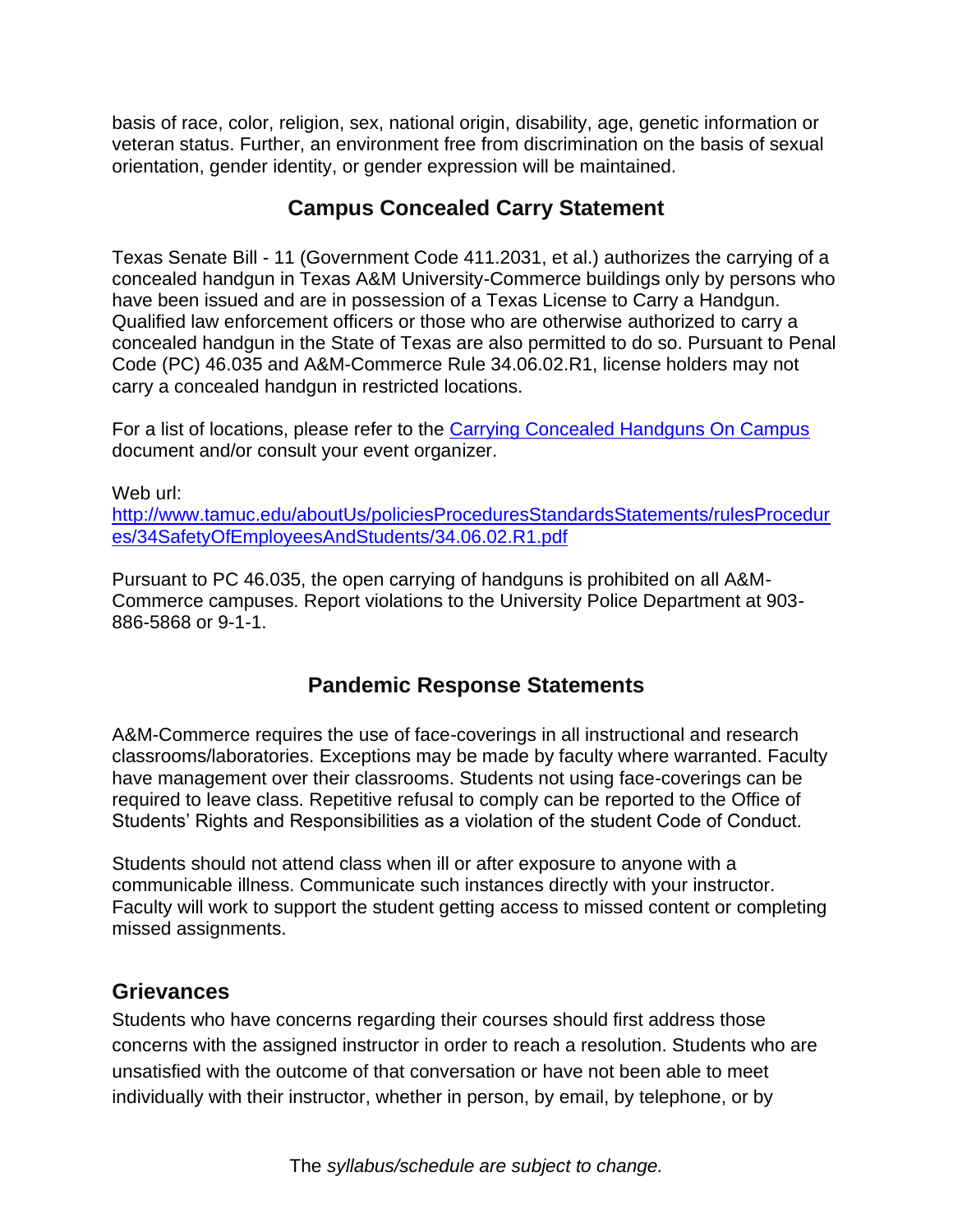another communication medium, should then schedule an appointment with the Director of Writing, Dr. Ashanka Kumari, by emailing her [\(ashanka.kumari@tamuc.edu\)](mailto:ashanka.kumari@tamuc.edu). Before an appointment is scheduled, the student must provide clearly documented and explained issues as to why the meeting is being requested. The student must also state when they discussed the issue in person or via phone (not email) with the instructor already. Where applicable, students should also consult University Procedure 13.99.99.R0.05 ("Student Appeal of Instructor Evaluation").

### **Writing Center**

The Writing Center (or the "Communication Skills Center") offers writers free, one-onone assistance. We welcome all writers, majors, and disciplines—undergraduate and graduate students alike. Research shows that all writers benefit from sharing their work with a focused reader. The Writing Center staff is trained to support writers in any stage of the writing process (from a blank page to polishing the sentences), and we work with writers to verbalize writing goals and stay on track to finish larger writing projects. The writers with whom we work bring projects like important emails, weekly writing assignments, midterm and final essays, and theses and dissertations. The Writing Center will re-open for Fall 2021 after the semester begins. If you'd like to make an appointment, email us writing. [tamuc@gmail.com.](mailto:tamuc@gmail.com)

# **COURSE OUTLINE / CALENDAR**

Unless otherwise indicated, all readings and questions will be done through *Top Hat*. Remember, you should access Top Hat readings directly in D2L.

The readings or work indicated are **DUE in class** on the day listed. For instance, on September 2, students should come to class having read Brandt. A page count is listed in parenthesis. Of course, this calendar is a guide. Since this is on online class, ALWAYS refer to the due dates in D2L<sup>\*\*\*</sup>The readings will largely be done on a weekly basis. Therefore, the due dates are a guide to keep you on pace.

## **Week 1: Writing Inquiry Part I**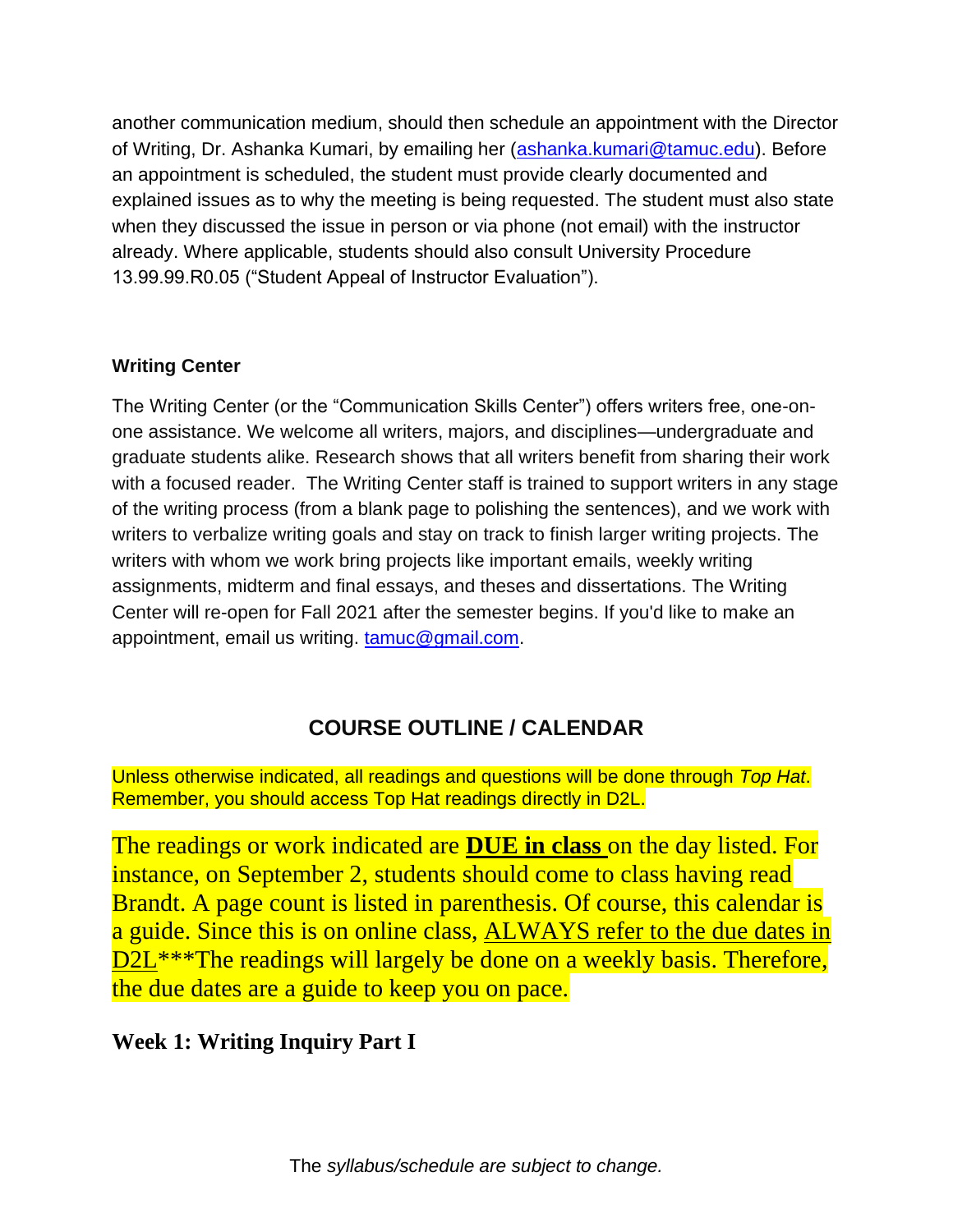Monday: Introduction to *Writing Inquiry* and p.20-25 "What is Literacy" by James Paul Gee; p.26 Identity Kit

#### Activity

Wednesday: Part I: Getting Started p. 3-20, 28-30 ("Some things we know about teaching" Activity in class); Go Over Writing Assignment #1 Friday: Part I: Begin Reading Brandt

(work through the opening)

#### **Week 2: Chapter 1: Experiencing Literacy**

Monday: p.48 – 65, Brandt "Sponsors of Literacy"; begin writing in class for WA 1 Wednesday**:** p. 67-80 Opperman (10 pages); Malcolm X (2 pages); Friday**:** p. 95 Alexie; Bring in some more writing for WA 1

#### **Week 3: Chapter 1: Experiencing Literacy**

Monday: p.81-95 García and p.98-106 Green Wednesday: p.30-43 Camfield et al.; Friday: WA 1 PEER REVIEW

#### **Week 4: Chapter 2: Expanding Literacy: Language and Code-Meshing**

Monday: **WA 1 Revision due**; p.107-108 Ch 2 Introduction of Writing Inquiry;

Wednesday: p 109-118 Pritchard (14 pages); Young Friday: *Dreams and Nightmares;* Go Over WA 2

### **Week 5: Chapter 2: Expanding Literacy: Language and Code-Meshing** Monday: Finish *Dreams and Nightmares***;** Wednesday: **Student Conference-Zoom** Friday: **Student Conferences-Zoom**

## **Week 6: Chapter 2: Expanding Literacy: Language and Code-Meshing** Monday: p. 130-151 Bartholomae; hooks; Wednesday: selections from *Pro(se)letariats* Friday: **WA 2 PEER REVIEW; p.153 Revision**

### **Week 7 :Midterm Projects**

Monday: **WA 2 Revision due**; catch up/check in; Introduce Writing Assignment #3

The *syllabus/schedule are subject to change.*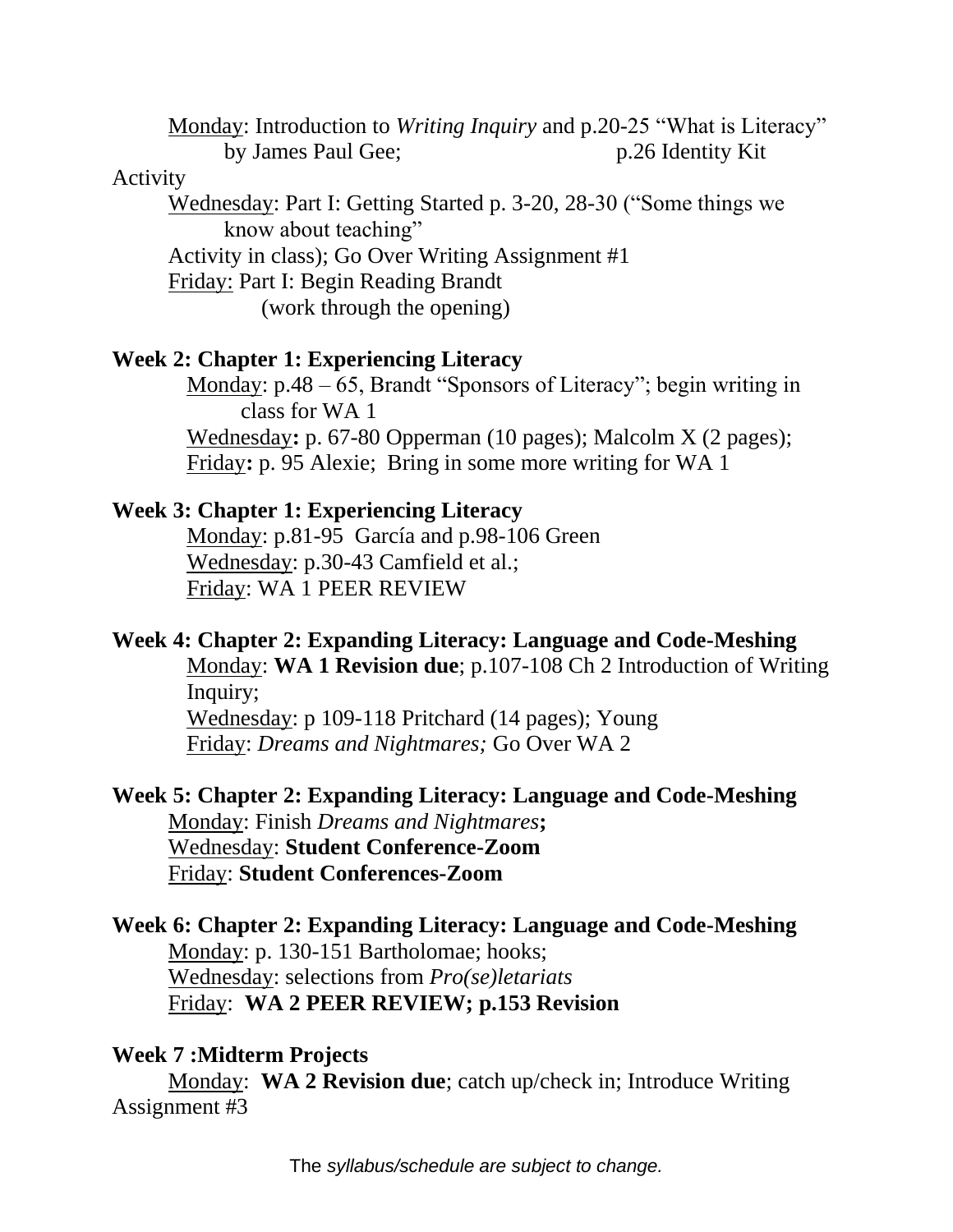Wednesday: Work on Writing Assignment #3 [TopHat Link](https://app.tophat.com/e/299089/page/317776811) Friday: Work on Writing Assignment #3

**Week 8: Midterm Projects**

Monday: develop Reflection

Thursday: **Oct 21st 11:59 Post LINK**

Friday: Watch and comment on Group Presentations Discussion Sunday: WA3 Individual essay due

**Week 9: Chapter 3: Dominant, Vernacular, and Marginalized Literacies**

Monday: Introduce Chapter 3 and Writing Assignment #4 p.237

**Reading TBD Chapter 3 (Moss**, Mirabelli, Carter, Lesh, Alvarez, Marko

Wednesday:[Reading TBD] Friday: Mills

\*\*\* Midterm Grades \*\*\*

**Week 10: Chapter 3: Dominant, Vernacular, and Marginalized Literacies** Monday: Student Conferences Wednesday: Student Conferences Friday: **WA 4 Peer Review (bring in a draft),** looking at examples together

**Week 11: Chapter 3: Dominant, Vernacular, and Marginalized Literacies** Monday: catch up day Wednesday: **[reading TBD]**; Carter. Revising WA 4 Friday: [reading TBD]; Lesh WA 4

**Week 12: Chapter 3: Dominant, Vernacular, and Marginalized Literacies** Monday: **[reading TBD]** Alvarez Wednesday: **[reading TBD]**; Marko WA 4 Friday: [WA 4 due](https://app.tophat.com/e/299089/page/317776944)

**Week 13: Chapter 4: Reflecting on Literacy in Our Lives** Monday: Thanksgiving Break (NO CLASS) Wednesday: Thanksgiving Break (NO CLASS) Friday: Thanksgiving Break (NO CLASS)